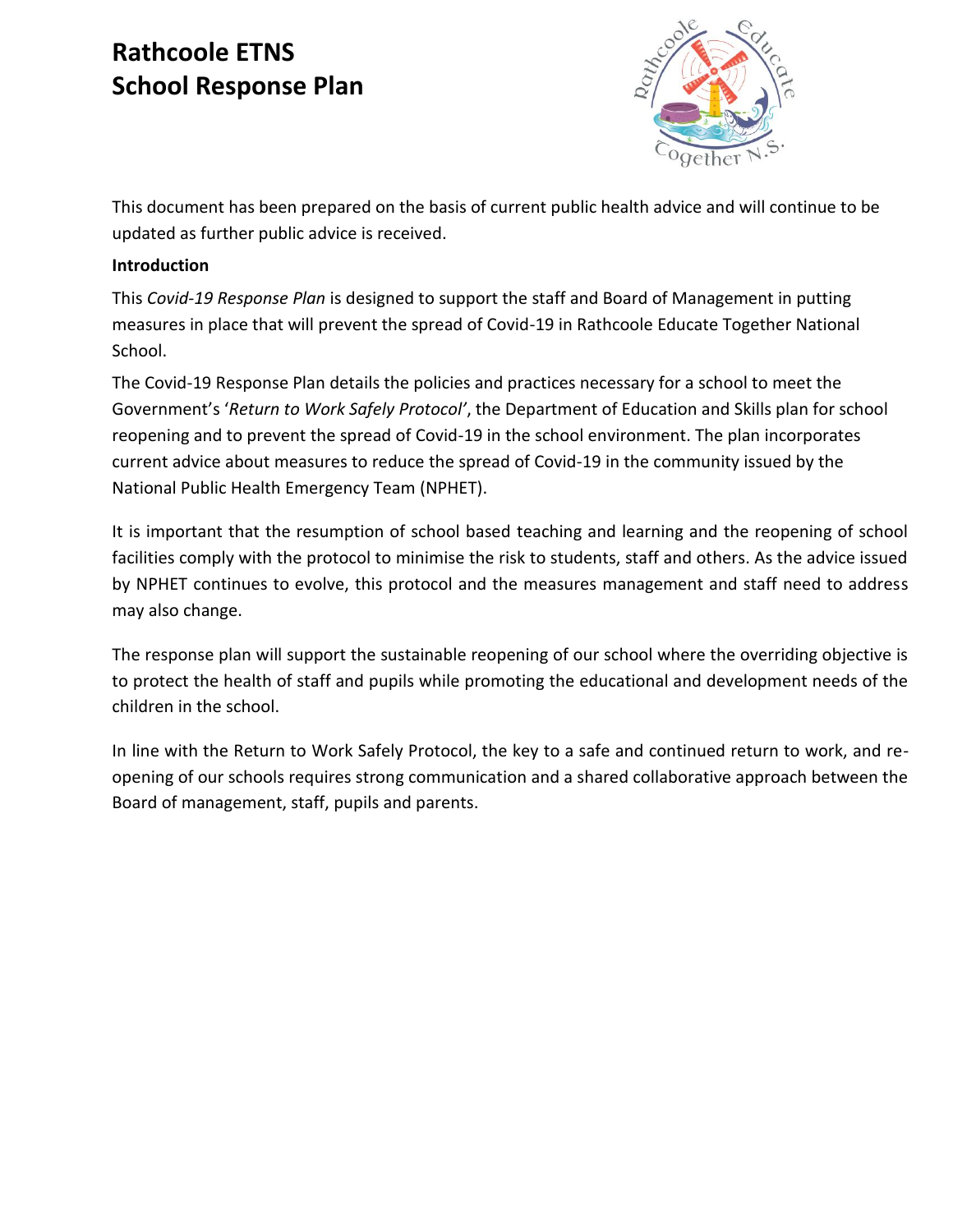This document aims to provide details of:

- **1. Rathcoole Educate Together National School COVID-19 Policy**
- **2. Planning and Preparing for Return to School** 
	- **a. School Building**
	- **b. Signage**
- **3. Procedure for Returning to Work (RTW)**
- **4. Return to work safely and Lead Worker Representative(s**)
- **5. Safety Statement and Risk Assessment**
- **6. General advice to prevent the spread of the virus** 
	- **a. Wash your Hands Frequently**
	- **b. Hand Hygiene and Hand Sanitiser**
	- **c. Avoid Touching your Eyes, Nose and Mouth**
	- **d. Physical Distancing**
	- **e. Practice Respiratory Hygiene**
	- **f. What to do**
	- **g. What not to do**
	- **h. People at Very High Risk (Extremely Vulnerable)**
- **7. Managing the Risk of Spread of Covid-19**
- **8. Control Measures** 
	- **a. Return to Work Form**
	- **b. Induction Training**
	- **c. Induction Training – On-line Video**
	- **d. Hygiene and Respiratory Etiquette**
	- **e. Personal Protective Equipment (PPE)**
	- **f. Wearing of Gloves**
	- **g. Cleaning**
	- **h. Access to the School Building / Contact Log**
	- **i. First Aid / Emergency Procedure**
- **9. Dealing with a suspected case of Covid-19**
- **10. Staff Duties**
- **11. Covid related absence management**
- **12. Employee Assistance and Wellbeing Programme**

The assistance and cooperation of all staff, pupils, parents/guardians, contractors and visitors is critical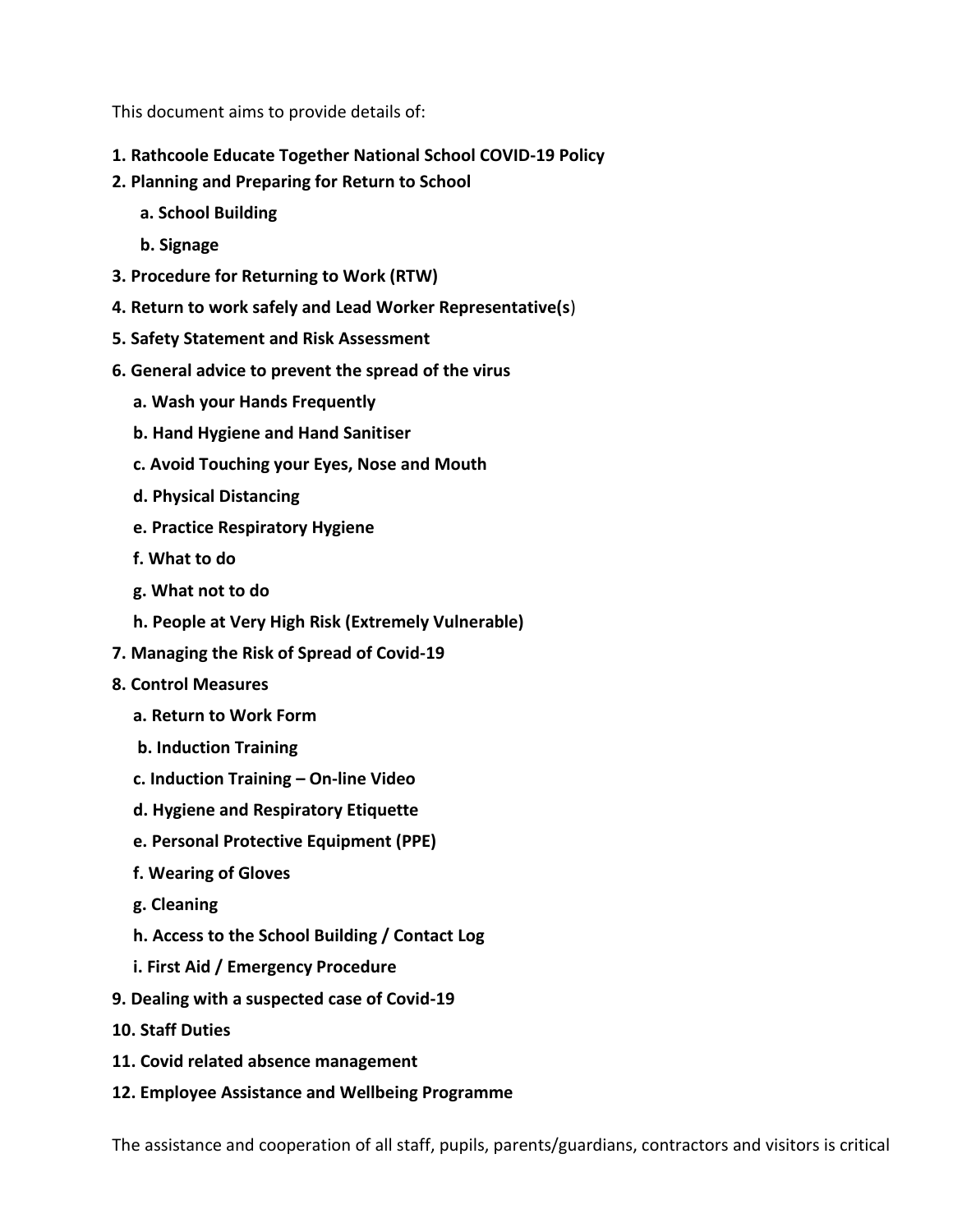to the success of the plan.

Every effort is made to ensure the accuracy of the information provided in this document. However, should errors or omissions be identified, please notify us so that appropriate measures can be taken to rectify the same.

**Note:** The plan is a live working document and may be reviewed and amended to take into account new guidance from www.Gov.ie, www.dbei.ie www.hse.ie, www.hpsc.ie, www.hsa.ie; www.education.ie;

#### **1. Rathcoole Educate Together National School COVID-19 Policy**

This COVID-19 policy outlines our commitment as a school to implement the plan and help prevent the spread of the virus. The policy will be signed and dated by the Principal and Chairperson of the Board of Management and brought to the attention of staff, pupils, parents and others.

#### **COVID 19 Policy Statement**

Rathcoole Educate Together National School is committed to providing a safe and healthy workplace for all our staff and a safe learning environment for all our pupils. To ensure that, we have developed the following COVID- 19 Response Plan. The BOM and all school staff are responsible for the implementation of this plan and a combined effort will help contain the spread of the virus. We will:

• continue to monitor our COVID-19 response and amend this plan in consultation with our staff

• provide up to date information to our staff and pupils on the Public Health advice issued by the HSE and Gov.ie

- display information on the signs and symptoms of COVID-19 and correct hand-washing techniques
- agree with staff, a worker representative who is easily identifiable to carry out the role outlined in this plan in relation to summer provision
- inform all staff and pupils of essential hygiene and respiratory etiquette and physical distancing requirements
- adapt the school to facilitate physical distancing as appropriate in line with the guidance and direction of the Department of Education and Skills
- keep a contact log to help with contact tracing
- ensure staff and pupils engage with the induction / familiarisation briefing provided by the Department of Education and Skills
- implement the agreed procedures to be followed in the event of someone showing symptoms of COVID-19 while at school
- provide instructions for staff and pupils to follow if they develop signs and symptoms of COVID-19 during school time
- implement cleaning in line with Department of Education and Skills advice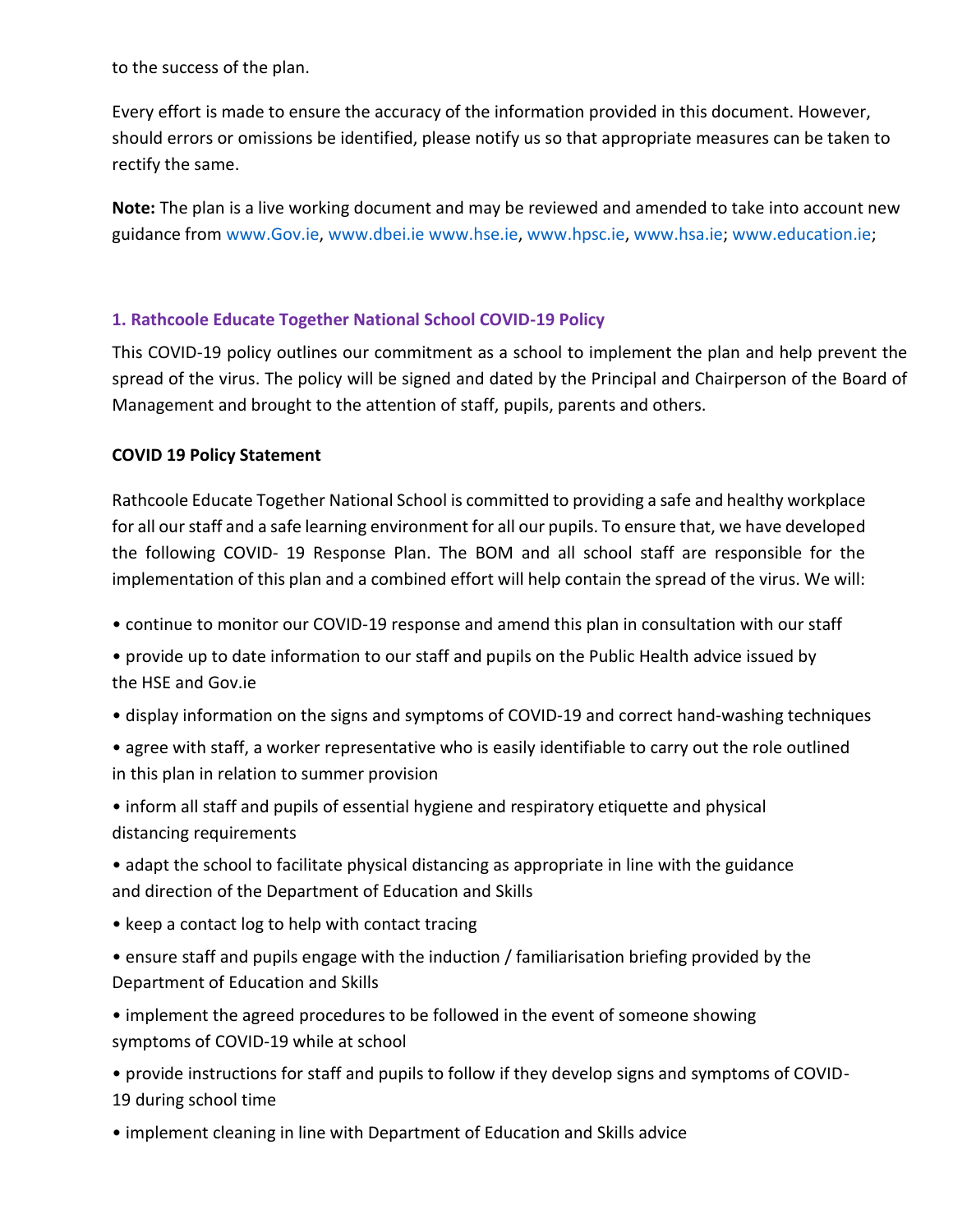All school staff will be consulted on an ongoing basis and feedback is encouraged on any concerns, issues or suggestions.

This can be done through the Lead Worker Representative(s) **Gemma Maher** 

#### **2. Planning and Preparing for Return to School**

The Board of Management aims to facilitate the resumption of school based teaching and learning and the return to the workplace of staff. The return to the work must be done safely and in strict adherence to the advice and instructions of public health authorities and the Government.

Details for the reopening of the school facility and the applicable controls are outlined in this document.

#### *a. School Buildings*

Before re-opening schools in the new school year schools are reminded to check the following:

• Does the water system need flushing at outlets following low usage to prevent Legionella disease;

• Has school equipment and mechanical ventilation been checked for signs of deterioration or damage before being used again;

• Have bin collections and other essential services resumed

#### *b. Signage*

Schools will be required to display signage outlining the signs and symptoms of COVID-19 and to support good hand and respiratory hygiene. The following is a link to the dedicated area of the Health Protection and Surveillance Centre (HPSC) website where there are a number of posters, including those appropriate for primary school pupils, located. Irish versions are also available here

https://www.hpsc.ie/a-z/respiratory/coronavirus/novelcoronavirus/posters/ Schools can download the posters and display in prominent areas such as offices, corridors, staffroom area, classrooms and toilets. Schools do not need to do this now as the posters may be updated during the summer and further information will issue on signage closer to planned reopening.

#### **3. Procedure for Returning to Work (RTW)**

In order to return to the workplace, staff must complete a **Return to Work (RTW)** form, which is available electronically or from the Principal.

A RTW form should only be completed **at least 3 days** prior to any proposed date of return to the workplace.

On receipt of the completed form the Principal will provide: details of the **Induction Training** for completion by staff prior to the return to the workplace and details of any additional health and safety measures in place in the school to facilitate the staff member's return to the school facility.

## **Note: Induction Training for staff has been developed by the Department in consultation with**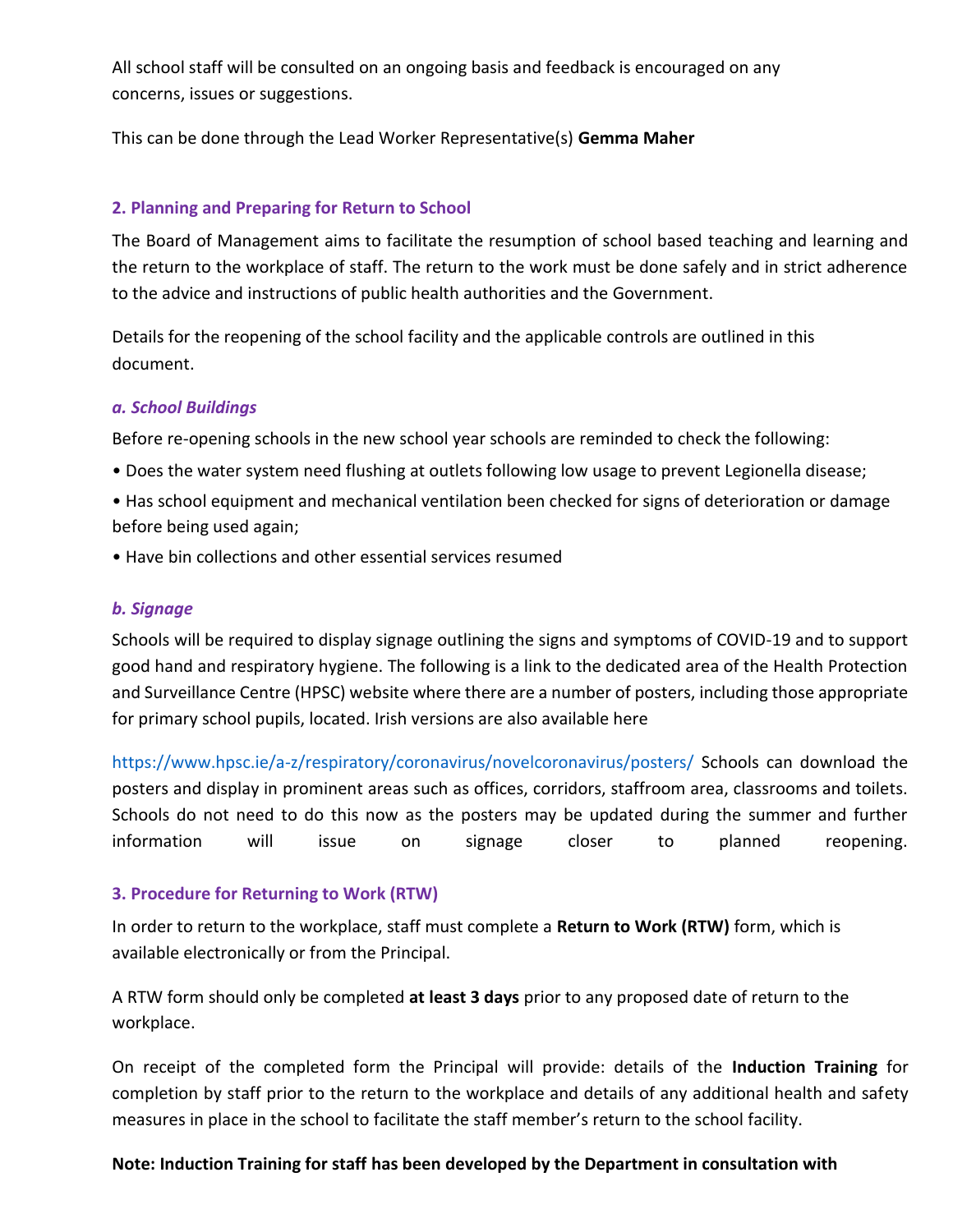## **4. Return to work safely and Lead Worker Representative**

Responsibility for the development and implementation of the Covid-19 Response Plan and the associated control measures lies primarily with the Board of Management and the School Leadership.

The Return to Work Safely protocol provides for an agreed procedure between management and staff to appoint a Lead Worker Representative to carry out a specific role.

The role of the worker representative is to ensure that Covid-19 measures are adhered to in the workplace as follows:

• Work collaboratively with the employer to ensure, so far as is reasonably practicable, the safety, health and welfare of employees in relation to COVID-19.

• Promote good hygiene practices such as washing hands regularly and maintaining good respiratory etiquette along with maintaining social distancing in accordance with public health advice.

- Assist with the implementation of measures to suppress COVID-19 in the workplace.
- Monitor adherence to measures put in place to prevent the spread of COVID-19.
- Consult with colleagues on matters relating to COVID-19 in the workplace.

• Make representations on behalf of their colleagues on matters relating to COVID-19 in the workplace.

If a staff member has any concerns or observations in relation to the Covid-19 Response Plan and control measures or the adherence to such control measures by staff, parents/guardians, contractors or visitors, he/she should contact the lead worker(s) who will engage with the Principal/BOM.

## **Name(s) of Lead Worker representative: Gemma Maher, Principal**

All staff, parents/guardians, contractors and visitors have a responsibility both as individuals and collectively to have due regard for their own health and safety and that of others and to assist with the implementation of the Covid-19 Response Plan and associated control measures.

All staff should inform the Lead Worker Representative that the details in the RTW form remain unchanged following subsequent periods of closure, including school holidays.

## **5. Safety Statement and Risk Assessment**

COVID-19 represents a hazard in the context of health and safety in the school environment. Rathcoole ETNS have completed a risk assessment.

## **6. General advice to prevent the spread of the virus**

In order to prevent the spread of COVID-19 it is important to know and recognise the symptoms.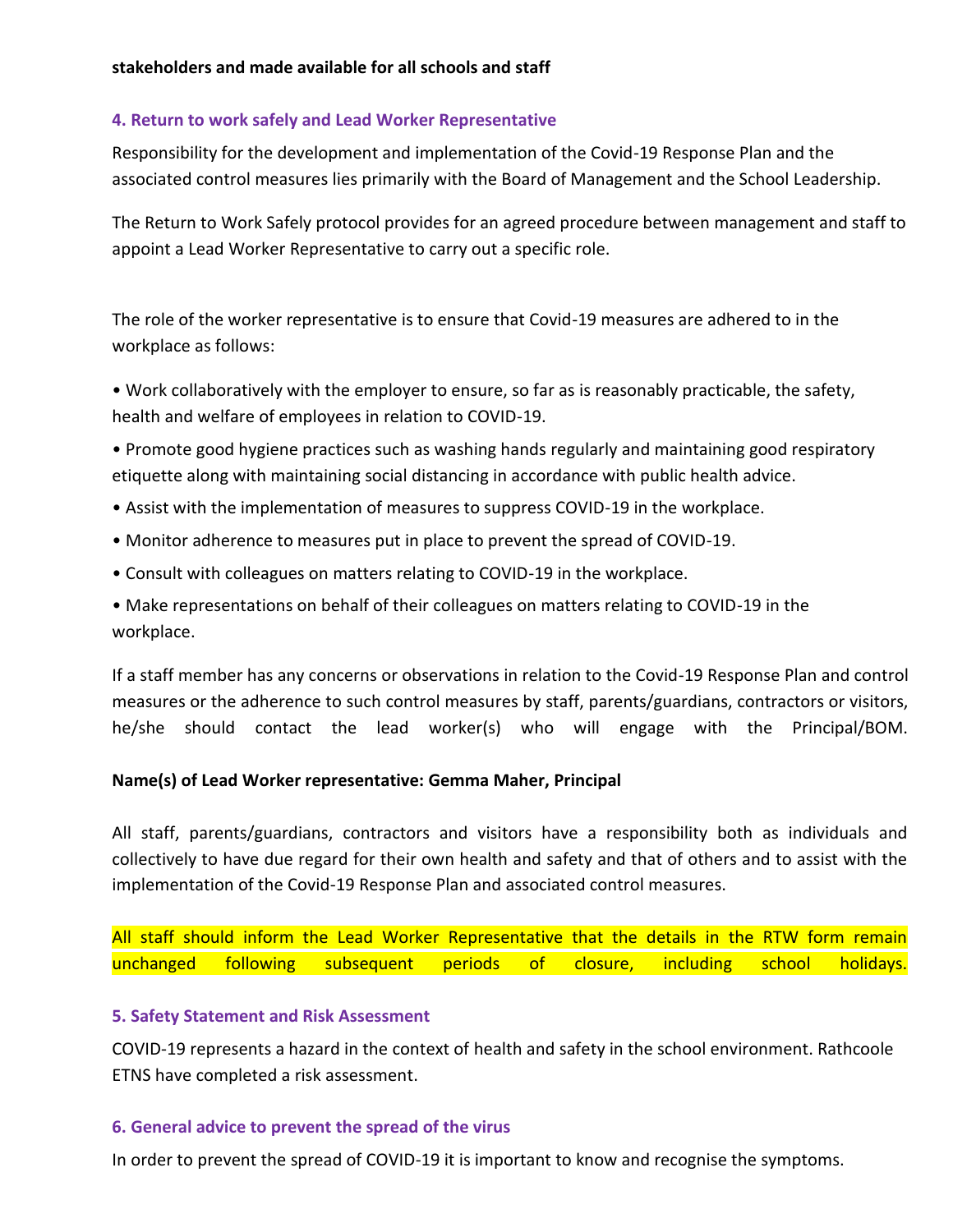They are:

- High temperature
- Cough
- Shortness of breath or breathing difficulties
- Loss of smell, of taste or distortion of taste

The best way to prevent the spread of COVID-19 in a school is to minimise the risk of introduction of the disease into the school setting in the first place.

This can be achieved through the following measures:

• Promote awareness of COVID-19 and its symptoms amongst staff, pupils, parents and visitors.

• Advise staff and parents of pupils who have symptoms of COVID-19 or other acute infectious diseases not to attend school, to phone their GP and follow the HSE guidance on self-isolation.

• Advise staff and parents of pupils who have been identified by the HSE as contact of a person with COVID- 19 not to attend schools and to follow the HSE advice on restriction of movement.

• Advise staff and pupils to self- isolate or restrict their movements at home if they display any signs or symptoms of COVID-19 and contact their family doctor to arrange a test.

Advise staff and pupils not to return to or attend school in the event of the following:

- $\triangleright$  If they are identified by the HSE as a close contact of a confirmed case of COVID-19
- $\triangleright$  If they live with someone who has symptoms of the virus
- $\triangleright$  If they have travelled outside of Ireland; in such instances staff are advised to consult and follow latest Government advice in relation to foreign travel.
- $\triangleright$  Advise staff and pupils to cooperate with any public health officials and the school for contact tracing purposes and follow any public health advice in the event of a case or outbreak in the school.
- Ensure that staff and pupils know what to do if they develop symptoms at school.
- Everyone entering the school building is required to perform hand hygiene with hand sanitiser.
- Visitors to school during the day should be by prior arrangement and should be received at a specific contact point.

Staff, pupils and visitors should at all times adhere to the up to date advice and instructions of the public health authorities in relation to protecting oneself and others against the risk posed by the Covid-19 virus.

Updated advice from the HSE is available on its website – https://www2.hse.ie/coronavirus/

The Department of Education and Skills will ensure all updated advice is circulated to schools. Rathcoole Educate Together National School will arrange for this advice to be circulated to staff, pupils and visitors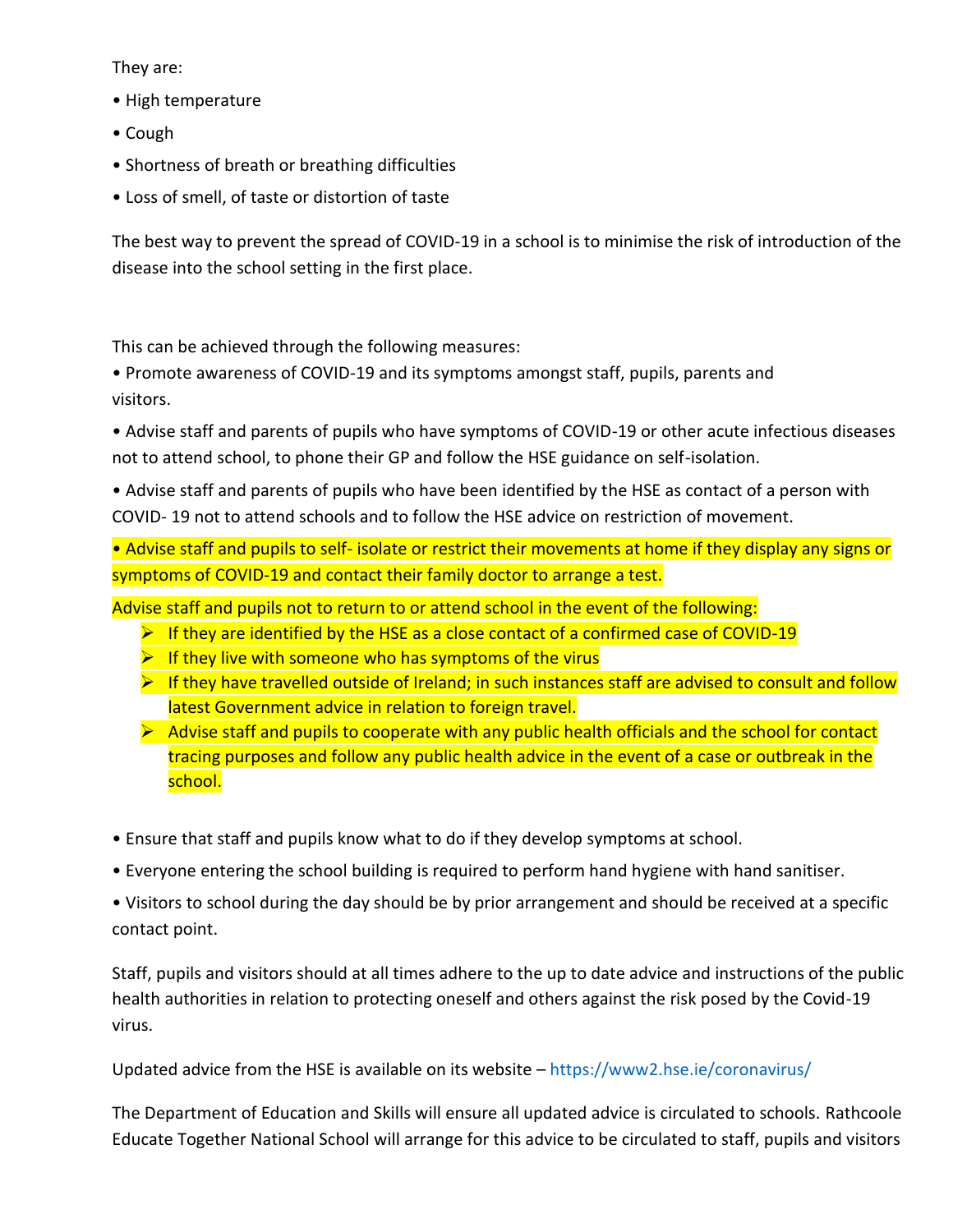in a timely manner.

#### **7. Managing the risk of spread of COVID-19**

#### *a. Wash your Hands F-requently*

Regular hand washing with soap and water is effective for the removal of COVID-19.

Follow the HSE guidelines on handwashing:

For advice from HSE on how to wash your hands the following link will be helpful: https://www2.hse.ie/wellbeing/how-to-wash-your-hands.html

#### *b. Hand Hygiene and Hand Sanitisers*

Hands must be washed regularly, especially after activities that are likely to soil hands, for example playing outside as hand sanitiser does not work on dirty hands.

Hand hygiene can also be achieved by the use of a hand sanitisers (when hands are clean).

Hand sanitisers are more readily deployed in school settings to avoid disruption to teaching and learning and to avoid congestion of staff and pupils waiting to use hand washing facilities. Alcohol based sanitiser must not be stored or used near heat or naked flame.

They will be available at entry and exit points and in each classroom.

#### *c. Avoid Touching Eyes, Nose and Mouth*

Why? Hands touch many surfaces and can pick up viruses. Once contaminated, hands can transfer the virus to your eyes, nose or mouth.

#### *d. Physical Distancing*

Physical distancing is recommended to reduce the spread of infection in the workplace.

**Note: Guidance on the physical distancing requirements will be informed by public health advice for schools .**

#### *e. Practice respiratory hygiene / Ventilation*

The Department has published guidance setting out the practical steps for good ventilation in accordance with public health advice 'Practical Steps for the Deployment of Good Ventilation Practices in Schools' The guidance sets out an overall approach for schools that windows should be open as fully as possible when classrooms are not in use (e.g. during break-times or lunch-times (assuming not in use) and also a the end of each school day) and partially open when classrooms are in use. The guidance provides that good ventilation can be achieved in classrooms without causing discomfort, particularly during cold weather.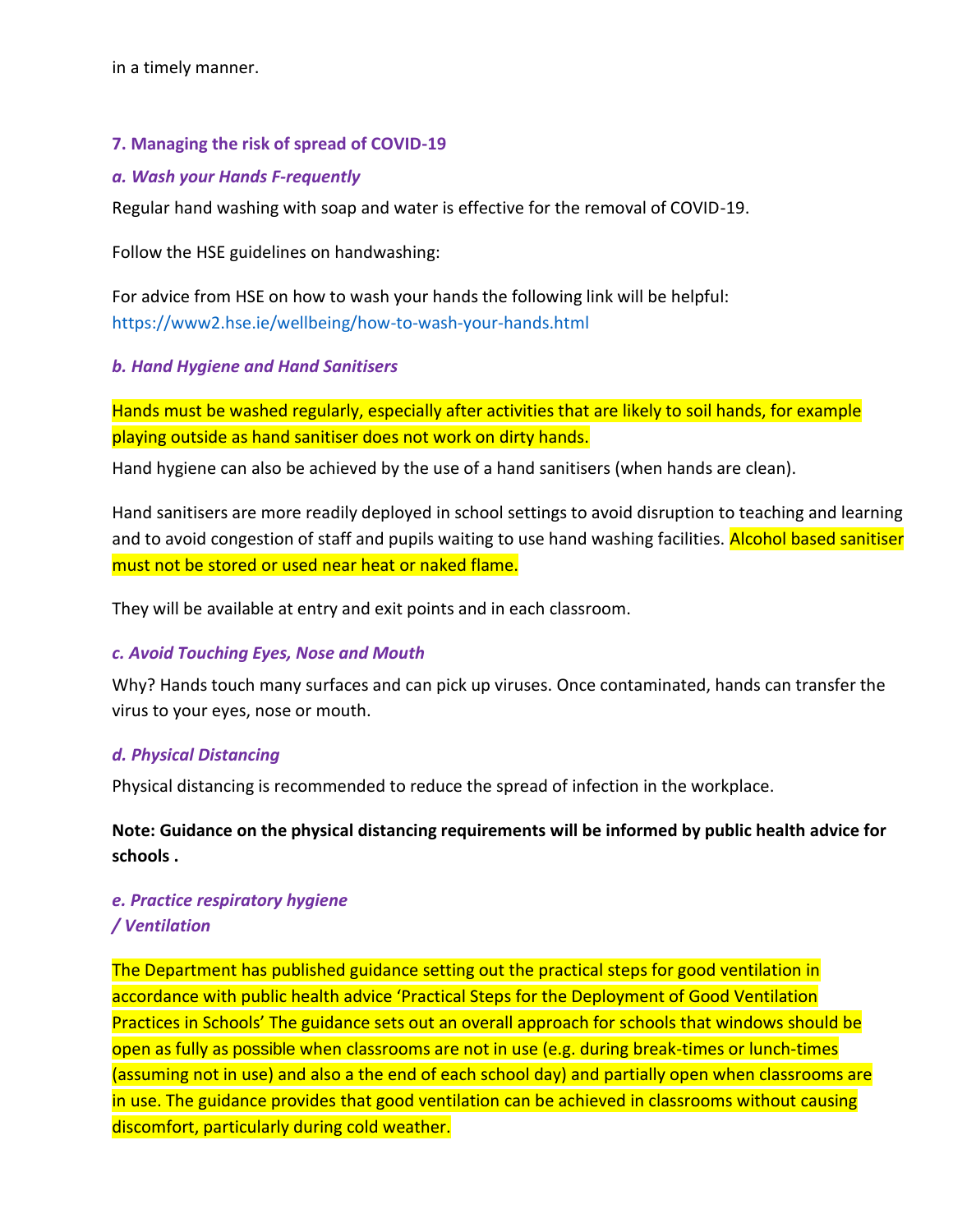Make sure you, and the people around you, follow good respiratory hygiene. This means covering your mouth and nose with a tissue or your bent elbow when you cough or sneeze. Then dispose of the used tissue immediately.

By following good respiratory hygiene, you protect the people around you from viruses such as cold, flu and Covid-19.

Good hygiene practices and washing your hands properly and regularly can help stop the spread of the virus. It is, therefore, crucial that all staff adhere to this advice and adopt the following practices as strictly as possible.

## *f. Do :*

- Wash your hands properly and often
- Cover your mouth and nose with a tissue or your sleeve when you cough and sneeze
- Put used tissues into a bin and wash your hands
- Clean and disinfect frequently touched objects and surfaces.

#### *g. Do Not :*

- Touch your eyes, nose or mouth if your hands are not clean
- Share objects that touch your mouth for example, bottles, cups, cutlery, etc.

# *h. People at Very High Risk (Extremely Vulnerable):*

Current public health guidelines have identified groups who are defined as being at very high risk. The HSE has set out these groups, which include people who:

The list of people in very high risk groups include people who:

- are over 70 years of age even if you're fit and well
- have had an organ transplant
- are undergoing active chemotherapy for cancer
- are having radical radiotherapy for lung cancer
- have cancers of the blood or bone marrow such as leukaemia, lymphoma or myeloma who are at any stage of treatment
- are having immunotherapy or other continuing antibody treatments for cancer
- are having other targeted cancer treatments which can affect the immune system, such as protein kinase inhibitors or PARP inhibitors

• have had bone marrow or stem cell transplants in the last 6 months, or who are still taking immunosuppression drugs

• severe respiratory conditions including cystic fibrosis, severe asthma, pulmonary fibrosis, lung fibrosis, interstitial lung disease and severe COPD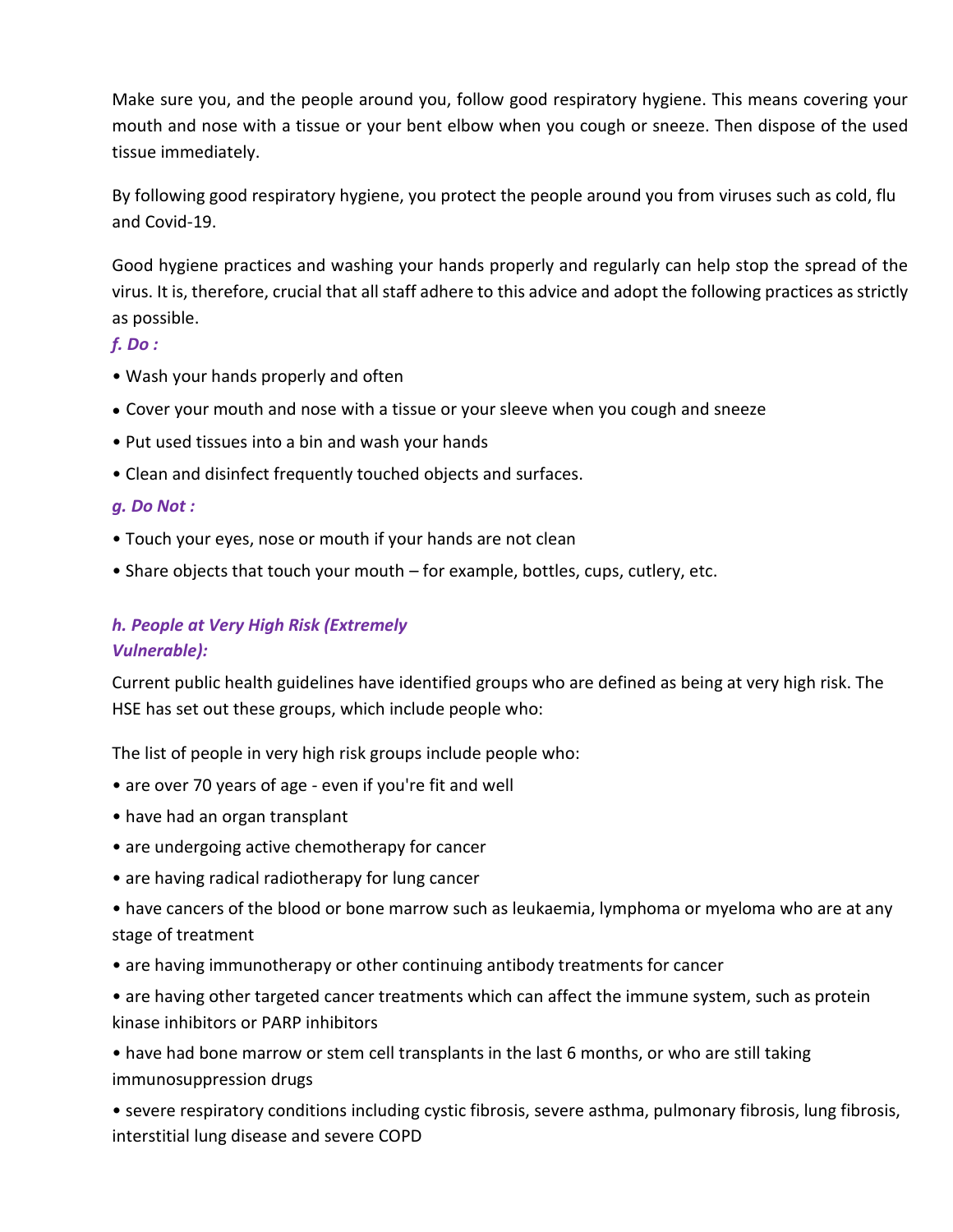• have a condition that means you have a very high risk of getting infections (such as SCID, homozygous sickle cell)

• are taking medicine that makes you much more likely to get infections (such as high doses of steroids or immunosuppression therapies)

• have a serious heart condition and you are pregnant

The advice for this group is available from the HSE. Staff who are in this group should self-declare on the Return to Work form if they believe that they are at very high risk. Details of the leave arrangements that will apply will be updated by the Department of Education and Skills.

If the Board/Principal is unsure whether or not staff fall into the very high-risk category, advice will be sought from the Occupational Health Service.

## **8. Control Measures**

A range of essential control measures have been implemented to reduce the risk of the spread of Covid-19 virus and to protect the safety, health and welfare of staff, pupils, parents/guardians and visitors as far as possible within the school .

These control measures are outlined in this document.

The control measures shall continue to be reviewed and updated as required on an ongoing basis.

It is critical that staff, pupils, parents/guardians and visitors are aware of, and adhere to, the control measures outlined and that they fully cooperate with all health and safety requirements. *Staff, in particular, should note that they have a legal obligation under Section 13 of the Safety, Health and Welfare at Work Act 2005 to comply with health and safety requirements and to take reasonable care for the health and safety of themselves, their colleagues and other parties within the workplace.* 

The following control measures have been put in place:

## *a. Return to Work Form*

Staff will be required to complete a RTW form at least 3 days prior to any return to the school facility (see section 2 above). The purpose of the RTW form is to get confirmation from staff that, to the best of his/her knowledge, he/she has no symptoms of Covid-19 and is not self-isolating or cocooning or awaiting the results of a Covid-19 test.

# *b. Induction Training*

All staff will undertake and complete Covid-19 Induction Training prior to returning to the school building. The aim of such training is to ensure that staff have full knowledge and understanding of the following:

• Latest up to-date advice and guidance on public health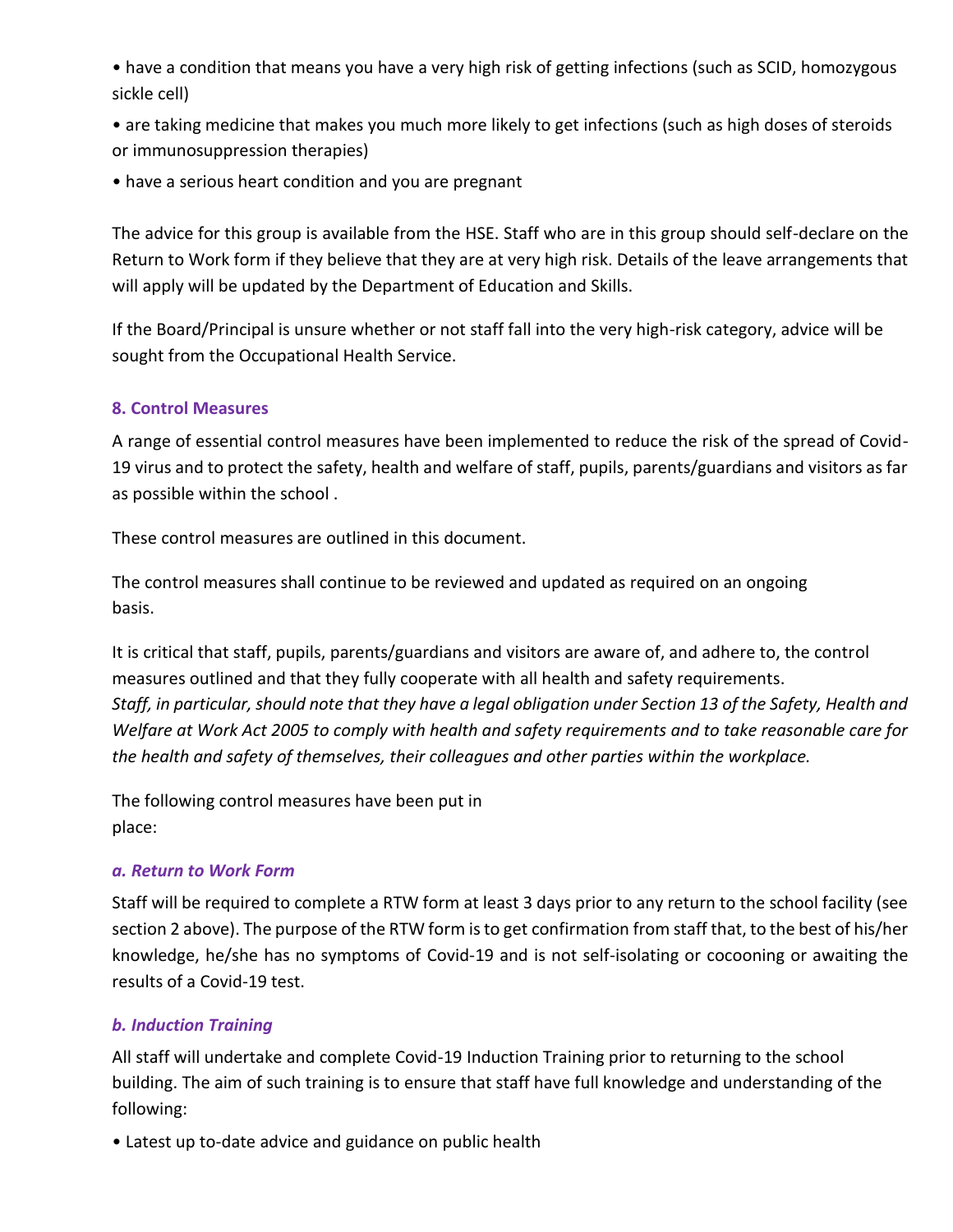- Covid-19 symptoms
- What to do if a staff member or pupil develops symptoms of Covid-19 while at school
- Outline of the Covid-19 response plan

Staff will be kept fully informed of the control measures in place in the school and their duties and responsibilities in preventing the spread of Covid-19 and with any changes to the control measures or guidance available from the public health authorities.

If a staff member is unsure about any aspect of the Covid-19 Response Plan, the associated control measures, or his/her duties, he/she should immediately seek guidance from the Principal.

#### *c. Hygiene and Respiratory Etiquette*

It is crucial that all staff, pupils, parents/guardians, contractors and visitors are familiar with, and adopt, good hand and respiratory hygiene practices.

Guidance documentation and Information posters will be available at various locations within the school facility. Information posters will be prominently displayed at appropriate locations within the school facility including offices, corridors, staffroom area, classrooms and toilet areas. Such are intended to inform but also remind everyone about the importance of hygiene in preventing the spread of Covid-19 virus and protecting health and safety.

Handwashing facilities and/or hand sanitisers are available at multiple locations within the school facility and will be available in each classroom.

## *d. Use of Personal Protective Equipment (PPE)*

All staff will wear a mask on site as the 2 meter distance cannot be guaranteed.

Appropriate PPE will be available for dealing with suspected COVID-19 cases, intimate care needs and for first aid. This will be updated in line with advice from the HPSC (Health Protection Surveillance Centre)

Where staff provide healthcare to children with medical needs in the school environment they should apply standard precautions as per usual practice.

Physical distancing is not required for children of this age nor is the wearing of masks. Where masks are worn into school by pupils, the teacher will not monitor their usage.

The school will provide medical grade masks in the EN16483 category for all staff who are working in close proximity to any child.

#### *e. Wearing of Gloves:*

The use of disposable gloves in the school setting by pupils or staff is not appropriate. It does not protect the wearer and may expose others to risk from contaminated gloves. Routine use of disposable gloves is not a substitute for hand hygiene.

# *f. Cleaning*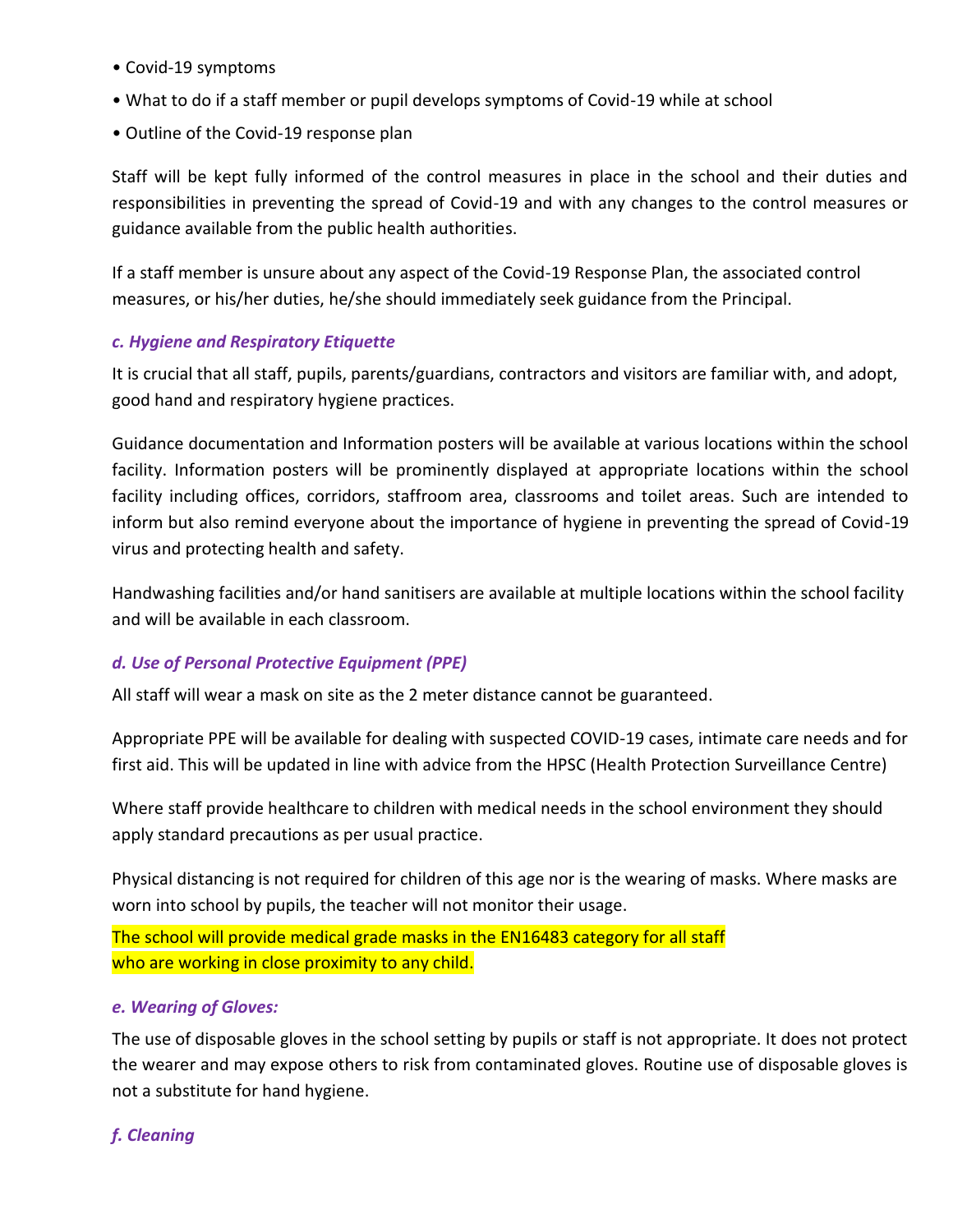Arrangements for more regular and thorough cleaning of areas and surfaces within the school will be made.

Regular and thorough cleaning of communal areas and frequently touched surfaces shall be conducted, in particular, toilets, lifts, door handles and kitchens. Cleaning will be performed regularly and whenever facilities or surfaces are visibly dirty.

All staff will have access to cleaning products and will be required to maintain cleanliness of their own work area. Under no circumstances should these cleaning materials be removed from the building.

Staff should thoroughly clean and disinfect their work area before and after use each day.

There will be regular collection of used waste disposal bags from offices and other areas within the school facility**.** 

Shower facilities shall not be available for use by staff or pupils due to the increased risk associated with communal shower facilities and areas. This shall be reviewed in line with government guidance.

Staff must use and clean their own equipment and utensils (cup, cutlery, plate etc.).

## *g. Access to the school building /contact log*

Access to the school facility will be in line with agreed school procedures.

Arrangement for necessary visitors such as contractors and parents/guardians will be restricted to essential purposes and limited to those who have obtained prior approval from the Principal or secretary.

The prompt identification and isolation of potentially infectious individuals is a crucial step in restricting the spread of the virus and protecting the health and safety of the individuals themselves and other staff, contractors and visitors at the workplace. A detailed sign in/sign out log of those entering the school facilities should be maintained. The school should maintain a log of staff and students contacts. In addition a visitors contact log will be kept.

## *h. First Aid/emergency procedure*

The standard First Aid/Emergency procedure shall continue to apply in Rathcoole Educate Together National School

In an emergency or in case of a serious incident, call for an ambulance or the fire brigade on 112/999

Contact the principal or nearest first aider giving details of location and type of medical incident.

## **9. Dealing with a suspected case of Covid-19**

Staff or pupils should not attend school if displaying any symptoms of Covid-19.

The following outlines how Rathcoole Educate Together National School will deal with a suspected case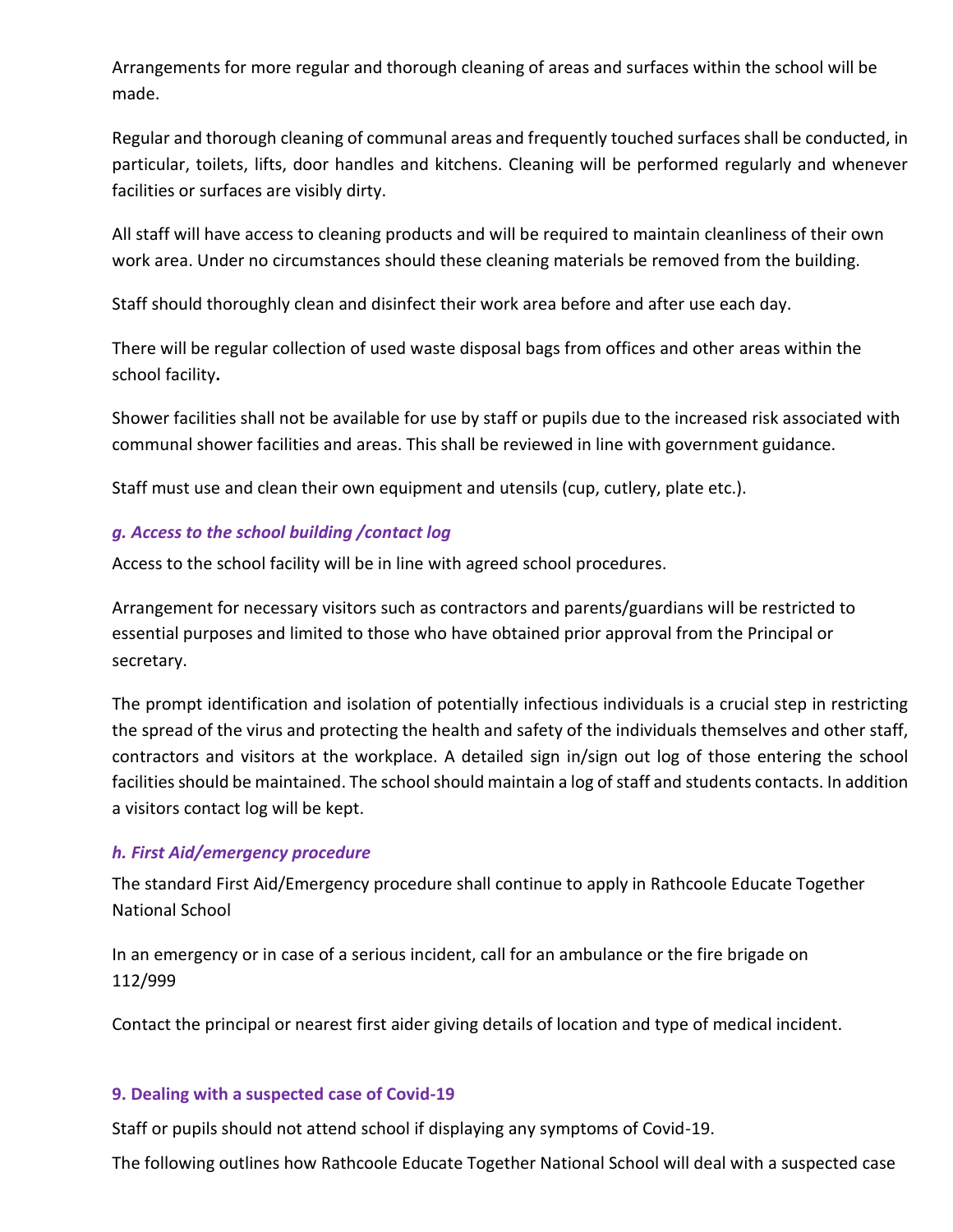that may arise during the course of work.

## **Isolation area will be the 2nd classroom straight across the hall.**

If a staff member/pupil displays symptoms of Covid-19 while at work in Rathcoole Educate Together National School the following are the procedures to be implemented:

• If the person with the suspected case is a pupil, the parents/guardians should be contacted immediately

• Isolate the person, accompany the individual to the designated isolation area via the isolation route, keeping at least 2 metres away from the symptomatic person and also making sure that others maintain a distance of at least 2 metres from the symptomatic person at all times

• Provide a mask for the person presenting with symptoms if one is available. He/she should wear the mask if in a common area with other people or while exiting the premises

• Assess whether the individual who is displaying symptoms can immediately be directed to go home/be brought home by parents and call their doctor and continue self-isolation at home

• Facilitate the person presenting with symptoms remaining in isolation if they cannot immediately go home and facilitate them calling their doctor. The individual should avoid touching people, surfaces and objects. Advice should be given to the person presenting with symptoms to cover their mouth and nose with the disposable tissue provided when they cough or sneeze and put the tissue in the waste bag provided

• If the person is well enough to go home, arrange for them to be transported home by a family member, as soon as possible and advise them to inform their general practitioner by phone of their symptoms. Public transport of any kind should not be used

• If they are too unwell to go home or advice is required, contact 999 or 112 and inform them that the sick person is a Covid-19 suspect.

• Carry out an assessment of the incident which will form part of determining follow-up actions and recovery

• Arrange for appropriate cleaning of the isolation area and work areas involved.

**The HSE will inform any staff/parents who have come into close contact with a diagnosed case via the contact tracing process. The HSE will contact all relevant persons where a diagnosis of COVID-19 is made. The instructions of the HSE should be followed and staff confidentiality is essential at all times.** 

## **10. Staff Duties**

Staff have a statutory obligation to take reasonable care for their own health and safety and that of their colleagues and other parties. In order to facilitate a safe return to work, these duties include, but are not limited to, the following:

• Adhere to the School Covid-19 Response Plan and the control measures outlined. The cooperation and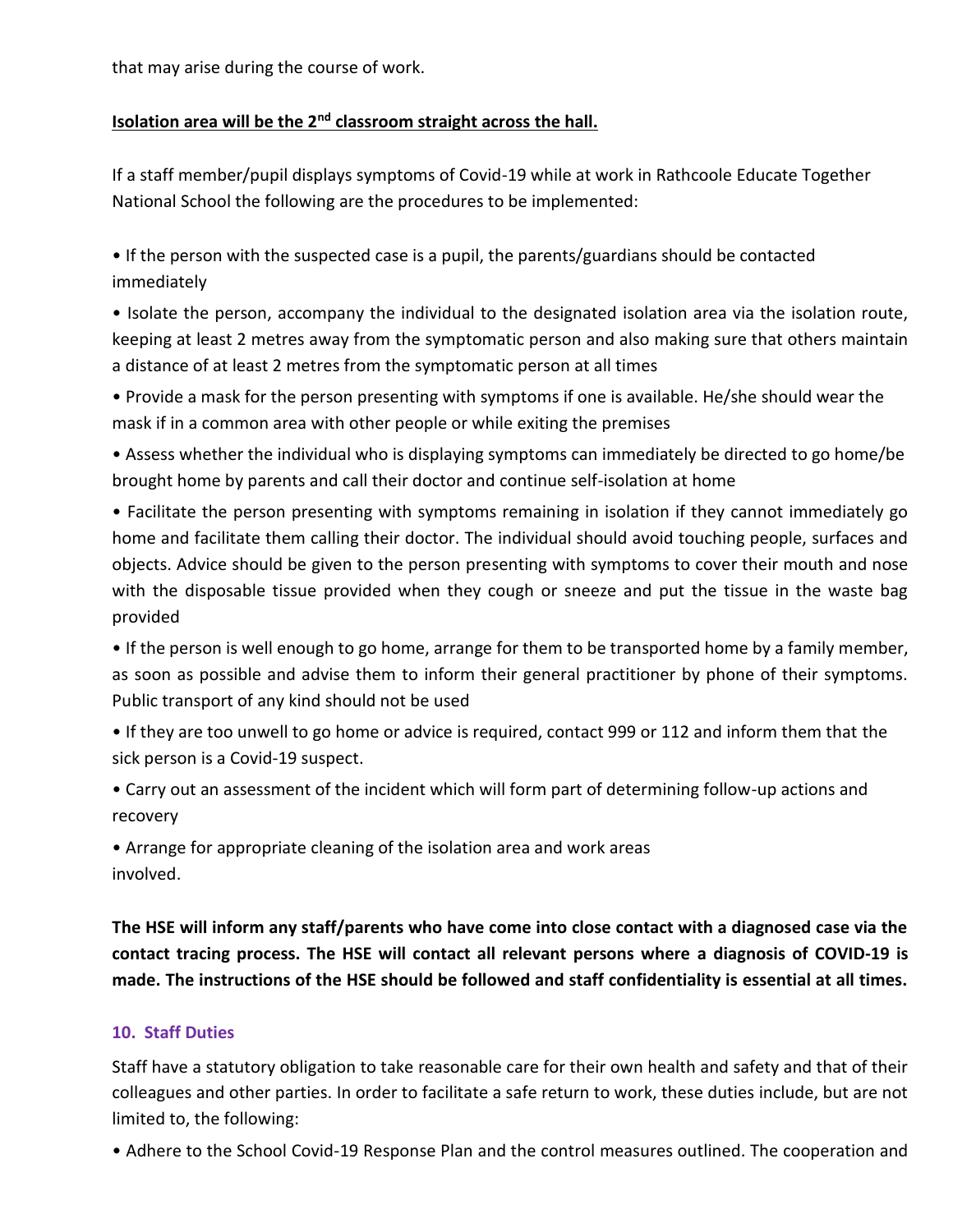assistance of all staff is essential to reduce the risk of spread of Covid-19 and to protect health and safety as far as possible within the school. All staff have a key role to play

- Coordinate and work with their colleagues to ensure that physical distancing is maintained
- Make themselves aware of the symptoms of Covid-19 and monitor their own wellbeing

• Self-isolate at home and contact their GP promptly for further advice if they display any symptoms of Covid- 19

- Not return or attend school in the event of the following:
	- $\triangleright$  If they have any symptoms of the virus (FS)
	- $\triangleright$  If they live with someone who has symptoms of the virus
	- ➢ If they have travelled outside of Ireland; in such instances staff are advised to consult and follow latest Government advice in relation to foreign travel.
- Not return or attend school if they have symptoms of Covid-19 under any circumstances.

• If they develop any symptoms of Covid-19 whilst within the school facility, they should adhere to the procedure outlined above

• Complete the RTW form before they return to work

• Must inform the Principal if there are any other circumstances relating to Covid-19, not included in the form, which may need to be disclosed to facilitate their safe return to the workplace

• Must complete Covid-19 Induction Training and any other training required prior to their return to school

- Must be aware of, and adhere to, good hygiene and respiratory etiquette practices
	- Cooperate with any public health personnel and the school for contact tracing purposes and follow any public health advice given in the event of a case or outbreak in the school
	- Undergo any COVD-19 testing that may be required in their school as part oof mass and serial testing as advised by Public Health

• Keep informed of the updated advice of the publ**ic** health authorities and comply with same.

## **11. Covid related absence management**

The management of a Covid-19 related absence will be managed in line with agreed procedures with DES.

## **12. Employee Assistance and Wellbeing Programme**

The Board of Management aims to protect and support the health and wellbeing of all staff (physical, mental, spiritual etc.) both at work, whether in the school facility or at home and outside of work. The Board of Management is mindful that the support and promotion of staff health and wellbeing is particularly important in the current context where the Covid-19 pandemic has caused considerable challenges for, and disruption to, people's personal, family and social lives as well as their work arrangements.